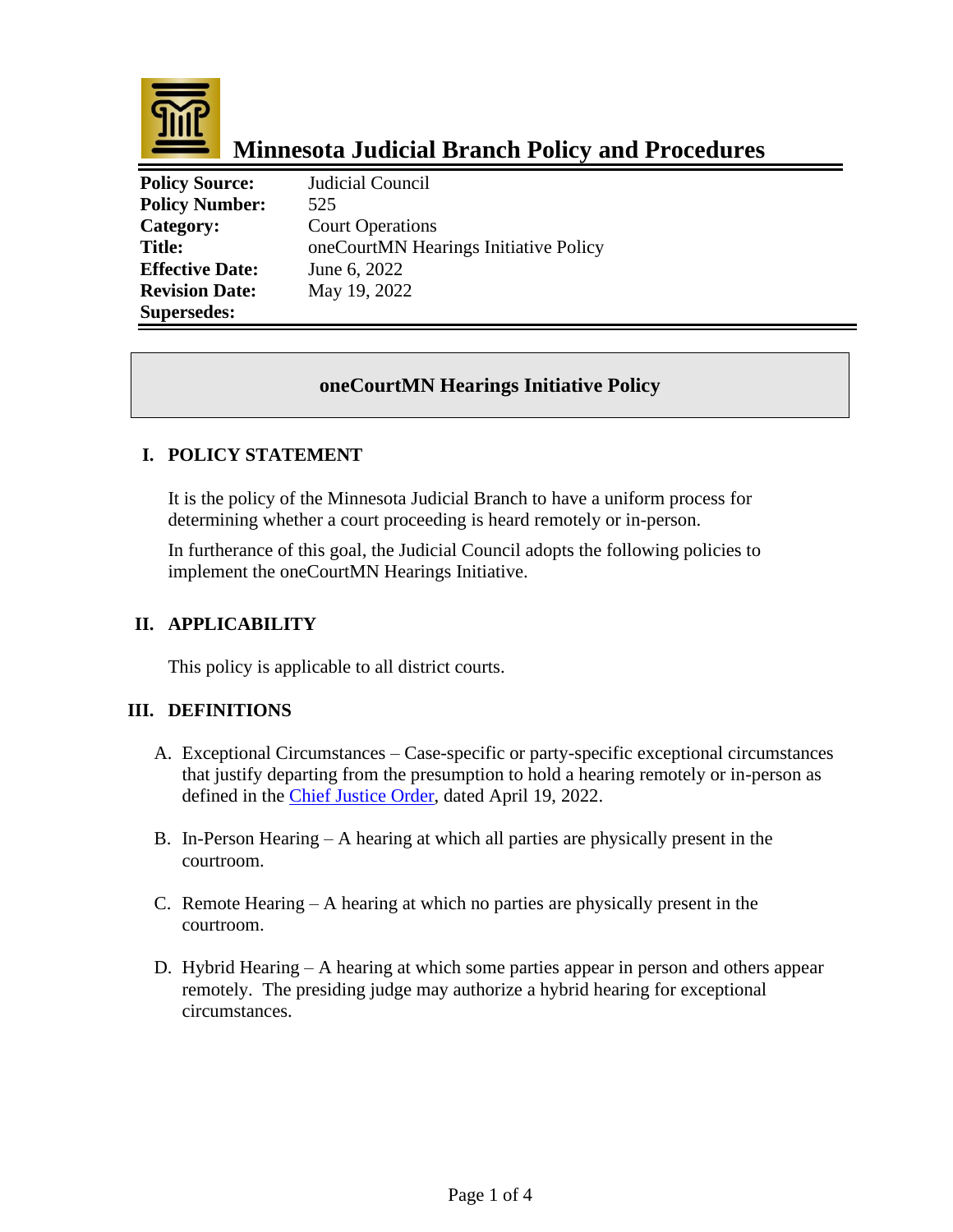# **IV. PROCESS**

#### A. **Non-Criminal Case Types**

1. All hearings in non-criminal case types shall be conducted either remotely or in-person, as provided in the attached table, unless the district court finds that exceptional circumstances exist that justify a departure from the presumption.

# B. **Criminal Case Types.**

- 1. **District Criminal Hearings Plans.** In order to facilitate district courts' efforts to work through the temporary criminal backlog of cases created by the COVID pandemic, each judicial district shall develop a plan for conducting criminal hearings, subject to the approval of the Chief Judge of the district. Each district may establish a single criminal hearings plan for all courthouses within the district, or may choose to establish individualized criminal hearings plans for each county within the district.
- 2. **Requirement to Classify Hearings as Remote or In-Person.** Each criminal hearings plan must dictate which types of criminal hearings are to be conducted remotely and which types of criminal hearings are to be conducted in-person. Each criminal hearings plan must be designed to prioritize the pandemic-related backlog of criminal cases within the district.
- 3. **Factors for Considering Departures from Presumption.** Each criminal hearings plan must specify the factors district courts are to apply when considering requests to conduct a presumptively in-person hearing remotely, or to conduct a presumptively remote hearing in-person. It is within each district's discretion whether to use the factors listed in paragraph 2 of the Chief Justice Order, dated April 19, 2022, for the criminal hearings plan, or to identify separate lists of factors that will apply for criminal case types.

#### C. **Treatment Court Proceedings.**

1. Treatment court proceedings are presumptively in-person for participants. Remote access may be granted when the circumstances of the participant are such that without a remote appearance, they are unable to successfully participate in treatment court.

# **V. IMPLEMENTATION AUTHORITY**

Implementation of this policy is the responsibility of the State Court Administrator, acting as the Judicial Council's agent, and the Chief Judges of the Judicial Districts.

# **VI. EXECUTIVE LIMITATIONS**

None.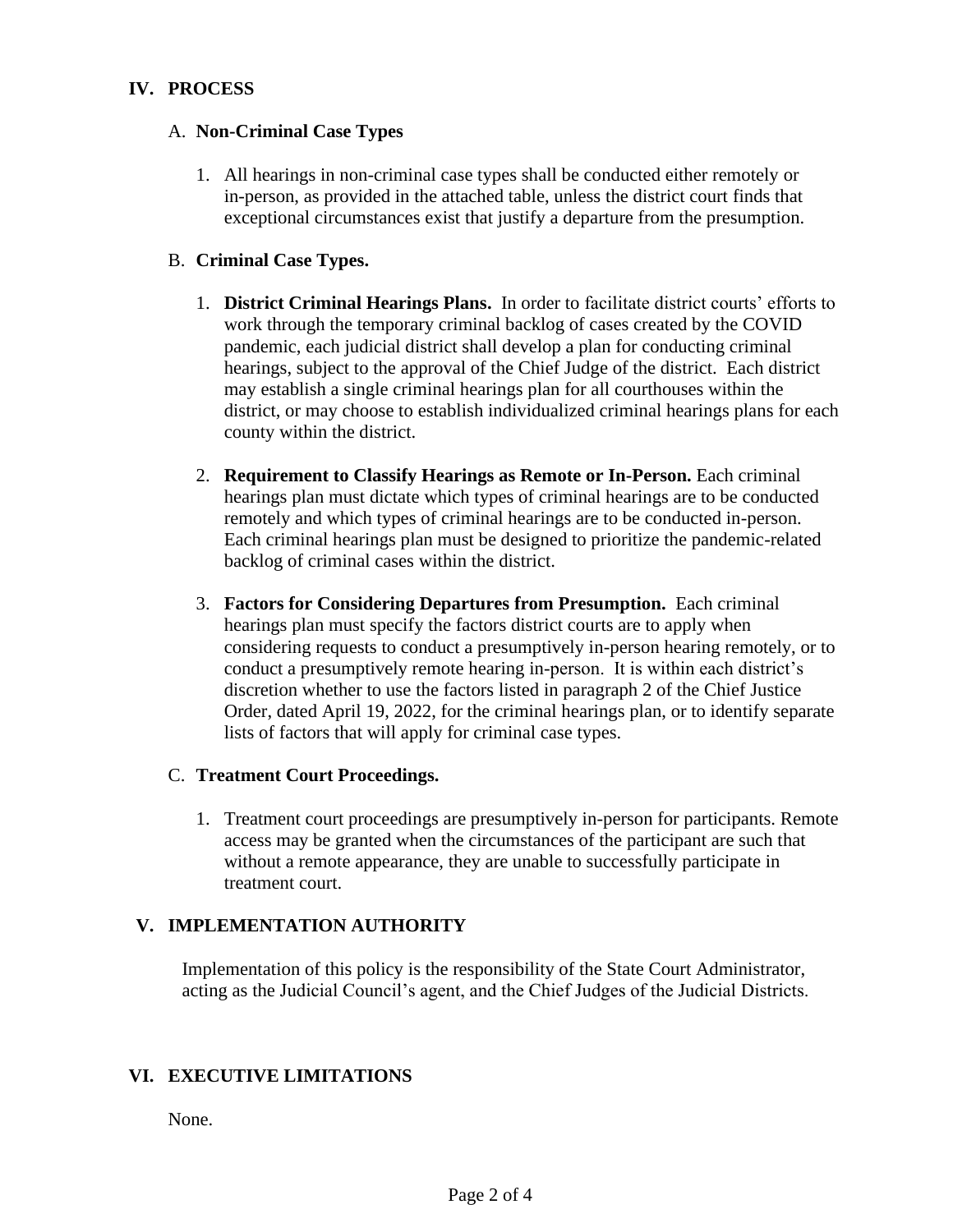| <b>Case Category and Case</b><br><b>Type</b> | <b>Hearing Type</b>                 | Remote | <b>In-Person</b> |  |
|----------------------------------------------|-------------------------------------|--------|------------------|--|
| <b>Family:</b>                               |                                     |        |                  |  |
| Dissolution, Custody, etc.                   | <b>Court Trial</b>                  |        | X                |  |
|                                              | Defaults                            | X      |                  |  |
|                                              | Evidentiary                         |        | Χ                |  |
|                                              | <b>ICMC</b>                         | Χ      |                  |  |
|                                              | Motions                             | Χ      |                  |  |
|                                              | <b>Pre-Trial Conference</b>         | Χ      |                  |  |
|                                              | <b>Scheduling Conference</b>        | X      |                  |  |
| Domestic Abuse                               | Evidentiary                         |        | $X^*$            |  |
|                                              | Motions                             | Χ      |                  |  |
|                                              | <b>Order for Protection-Initial</b> | Χ      |                  |  |
|                                              | appearance                          |        |                  |  |
| <b>Expedited Process</b>                     | Contempt                            | Χ      |                  |  |
|                                              | Hearing                             | Χ      |                  |  |
|                                              | Review                              | Χ      |                  |  |
| Paternity                                    | Hearing                             | Χ      |                  |  |
|                                              | <b>Court Trial</b>                  |        | Χ                |  |
|                                              | Evidentiary                         |        | Χ                |  |
| Adoption                                     | Adoption                            |        | Χ                |  |
|                                              | Civil:                              |        |                  |  |
| Harassment                                   | Evidentiary                         |        | $X^*$            |  |
|                                              | Harassment                          | Χ      |                  |  |
|                                              | Motions                             | Χ      |                  |  |
| Minor Civil <sup>1</sup>                     | Conciliation                        | Χ      |                  |  |
|                                              | Eviction (Unlawful Detainer)        | Χ      |                  |  |
|                                              | Hearing                             | X      |                  |  |
|                                              | <b>Implied Consent</b>              | Χ      |                  |  |
|                                              | <b>Motions</b>                      | Χ      |                  |  |
| Major Civil <sup>2</sup>                     | Arbitration                         | Χ      |                  |  |
|                                              | Contempt<br><b>Court Trial</b>      |        | Χ<br>X           |  |
|                                              | Default                             | Χ      |                  |  |
|                                              | Hearing                             | X      |                  |  |
|                                              | <b>Jury Trial</b>                   |        | X                |  |
|                                              | Pre-Trial                           | X      |                  |  |
|                                              | Motions                             | X      |                  |  |
|                                              | <b>Scheduling Conference</b>        | X      |                  |  |
|                                              | Settlement Conference               | Χ      |                  |  |
|                                              | Temporary Restraining Order         | X      |                  |  |
|                                              | Juvenile:                           |        |                  |  |
| Juvenile Protection **                       | Admit/Deny                          |        | Χ                |  |
|                                              | <b>Court Trial</b>                  |        | X                |  |
|                                              | EPC                                 |        | X                |  |
|                                              | <b>IDH</b>                          | X      |                  |  |
|                                              | Permanency Progress Review          |        | X                |  |

 $1$  Minor civil case types include implied consent, unlawful detainer, conciliation cases, and minor civil judgments.

 $2$  Major civil case types include all other case types that are not classified in minor civil types.